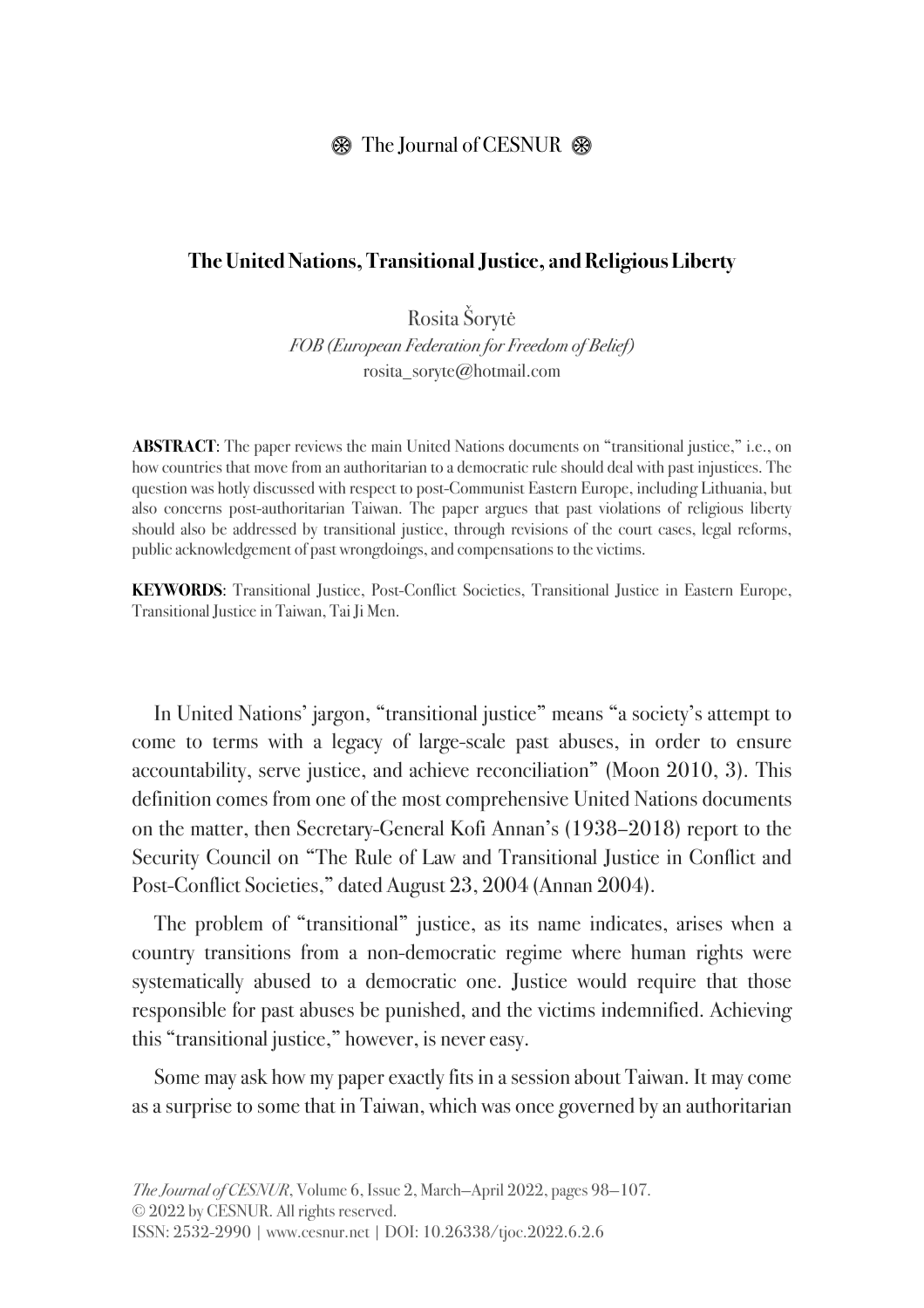regime, transitional justice has become an important political and even electoral issue. Professor Tsai discusses how and why this happened in the paper presented at the same ISA-RC22 Vilnius conference session, published in this issue of *The Journal of CESNUR.*

In this paper, I will discuss three issues. First, I will examine some United Nations documents on the issue of transitional justice. Second, I will say a few words about the issue of transitional justice in Lithuania, not only because I am Lithuanian and this conference took place in Lithuania, but because, for reasons I will try to explain, Lithuanian cases have led to a number of significant decisions by the European Court of Human Rights on transitional justice. Third, I will comment on how principles established by the United Nations and the European Court of Human Rights may be useful to interpret and address cases in Taiwan, although Taiwan is not a member of the United Nations, nor of course of the Council of Europe.

Some can argue that transitional justice was part of the very process that led to the establishment of the United Nations, since as a way to prevent any resurgence of Nazism, Fascism, and Japanese militarism the powers that won World War II wanted to make sure that war criminals will be punished. This led to the Nuremberg and Tokyo trials, where Nazi and Japanese war criminals were tried, convicted, and executed.

The United Nations themselves, on the other hand, have acknowledged that the concept of transitional justice, which goes beyond punishing war criminals, was born in the 1980s with the transition to democracy first of military regimes in Latin America, then since 1989 of countries in Eastern Europe that were once part of the Soviet bloc. U.N. documents emphasize the importance (Dykmann 2007) of a decision of 1988 by the Inter-American Court of Human Rights concerning Honduras. This famous case goes under the name *Velásquez Rodríguez*, which was the last name of one of many citizens of Honduras that "disappeared," and never reappeared, at a time when Honduras was under a military dictatorship.

The Inter-American Court established that Honduras had not seriously investigated what happened to Ángel Manfredo Velásquez Rodríguez (1946– 1981), which had been presumably killed, had not punished those who kidnapped him, and had not indemnified his family. The decision established four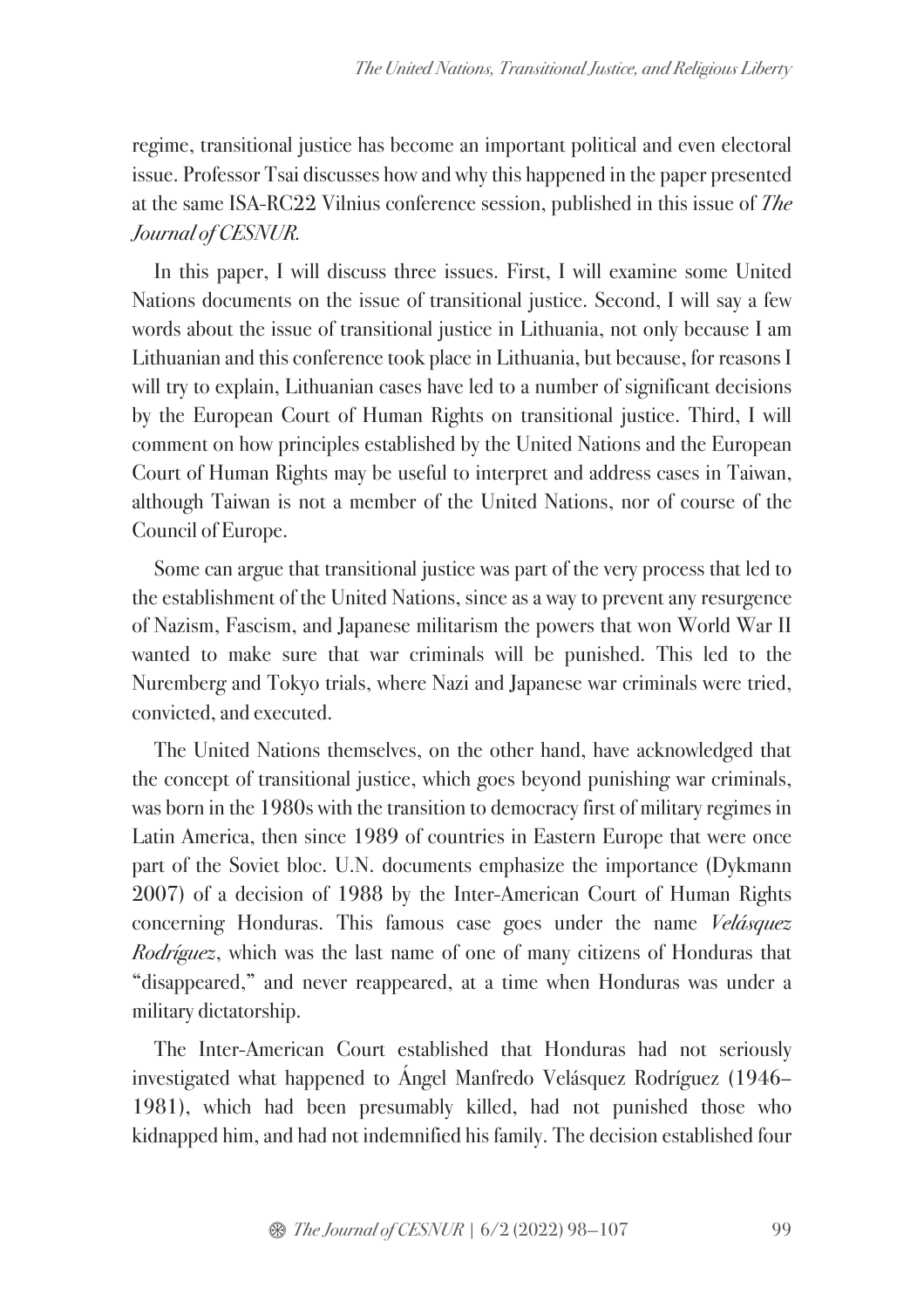key principles of transitional justice. First, human rights violations that happened when a non-democratic regime was in power should be investigated, and the truth should be told to the country's public opinion. Second, perpetrators should be punished. Third, victims should be indemnified. Fourth, measures should be taken to make sure that human rights violations, which unfortunately may continue to take place even in democratic countries, will not happen again (Inter-American Court of Human Rights 1988).

All the elements of transitional justice were defined by the *Velásquez Rodríguez* decision, although the words "transitional justice" were not used. These started being used by legal scholars in the 1980s. The term became common in the 1990s, until in 2001 the International Center for Transitional Justice was founded in New York by South African white Methodist ordained elder Alex Boraine (1931–2018), who had been the main architect of the Truth and Reconciliation Commission in South Africa after the apartheid.

Initially, the attention of the United Nations was focused on one of the elements of transitional justice, punishing the perpetrators. This appeared urgent in light of the carnages perpetrated in the former Yugoslavia and Rwanda, which proved that, most unfortunately, mass violation of human rights and even genocides had not ended with the Cold War. The operative word at the United Nations was "impunity," as something that should not be tolerated. The early 1990s saw the creation of the Office of the Special Rapporteur on the impunity of perpetrators of violations of human rights, and the institution of the U.N. controlled International Criminal Tribunal for the former Yugoslavia in 1993 and International Criminal Tribunal for Rwanda in 1994.

However, the concept of traditional justice had other aspects, in addition to bringing perpetrators to justice. This was gradually recognized by the U.N., and led to Kofi Annan's report I mentioned earlier. Finally, in 2011, the Special Rapporteur on the impunity of perpetrators of violations of human rights was replaced by a Special Rapporteur on the promotion of truth, justice, reparation and guarantees of non-recurrence. The change in the title meant that the Special rapporteur should deal with all dimensions of transitional justice, not preventing impunity of perpetrators only. This position still exists, and in 2018 Fabián Salvioli of Argentina, a law professor and lawyer who had studied and litigated cases of transitional justice after the fall of the military regime in his country, was appointed as Special Rapporteur. Meanwhile, the U.N. Human Rights Council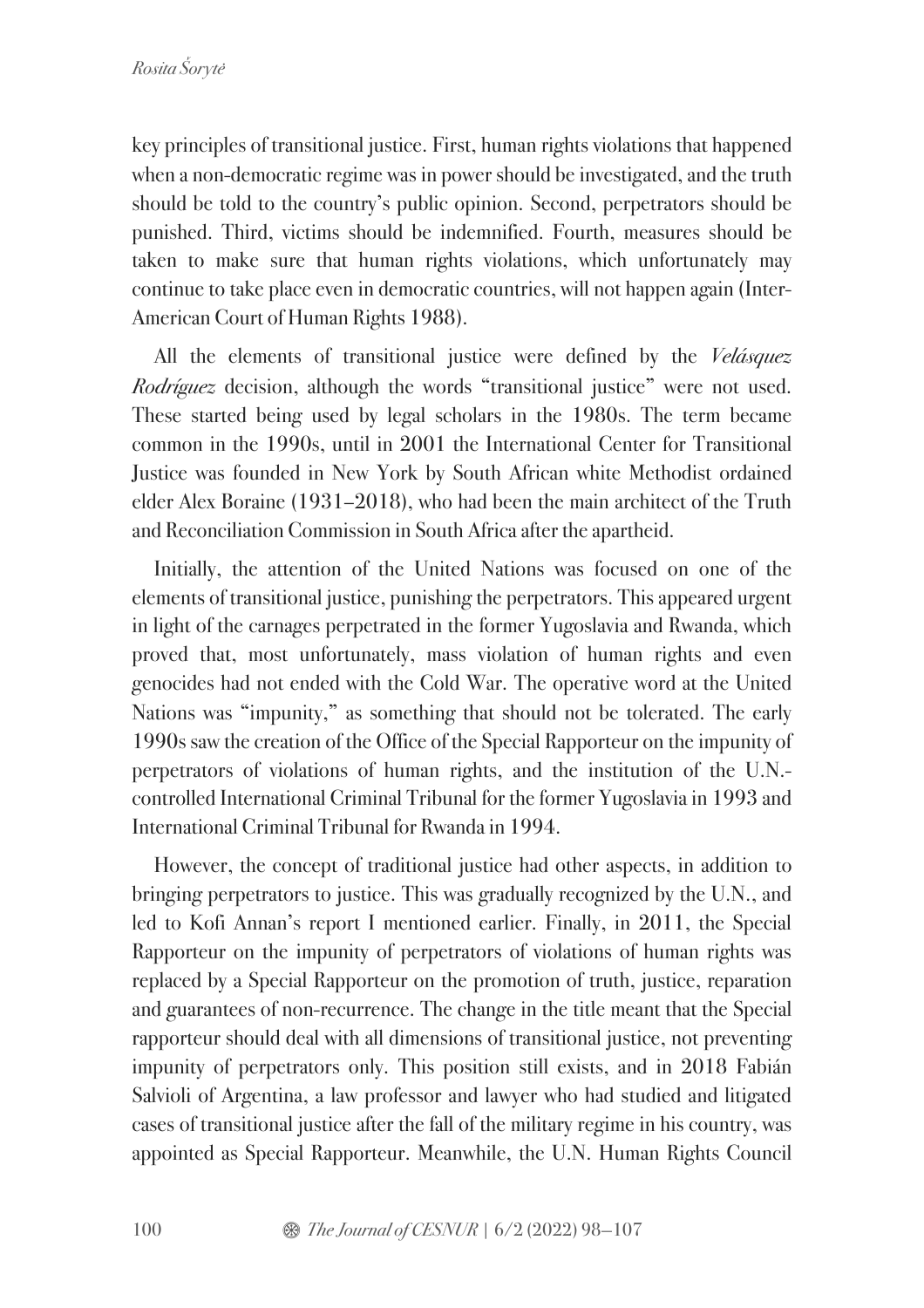has assisted several countries, in many cases in cooperation with the independent International Center for Transitional Justice in New York, in formulating national plans for transitional justice.

I come now to my second part, transitional justice in Lithuania. The United Nations have acknowledged that an important partner for them in defining and promoting transitional justice is the European Court of Human Rights. Lithuania offers a good example both of how the European Court became very active in defining the scope and limits of transitional justice, and how the situation of post-Communist countries in Eastern Europe raised some politically sensitive and delicate issues (Milašiūtė 2021).

For readers who are not Lithuanian, let me remind them that Lithuania was annexed by the Soviet Union in 1939, with the acquiescence of Nazi Germany, pursuant to the infamous Molotov-Ribbentrop pact. However, when Germany went to war with Russia, Lithuania was occupied by the Germans between 1941 and 1945. As the war progressed, Germans and Russians fought for Lithuania in 1944 and 1945, and, as the Germans lost the war, Lithuania was occupied again by the Soviets, and regained its independence only in 1991.

Both the Nazis and the Soviets committed gross violations of human rights in Lithuania, and both of them had Lithuanian collaborators, although of course the Soviet occupation lasted for a much longer period.

Although, particularly in the  $20<sup>th</sup>$  century, terms other than "transitional justice" were mostly used, after 1991 the new democratic and independent Lithuania had to confront all the typical issues of transitional justice.

One of the first to be addressed had to do with religious liberty, and it was the restitution of the communal properties belonging to the Catholic Church and other religious institutions. Churches, temples, synagogues and even cemeteries had been destroyed in Soviet times, or turned into museums, factories, and even warehouses and stables. In Vilnius, the cathedral became a picture gallery, and the historical church of Saint Casimir was converted into a Museum of Atheism. After independence, places of worship and other religious buildings were given back to the different religious organizations.

The process, regulated by a 1995 law, went up smoothly enough, except with the Jewish community, with which, according to a study by Algimantas Prazauskas (1941–2007), three problems existed. The first was who would represent the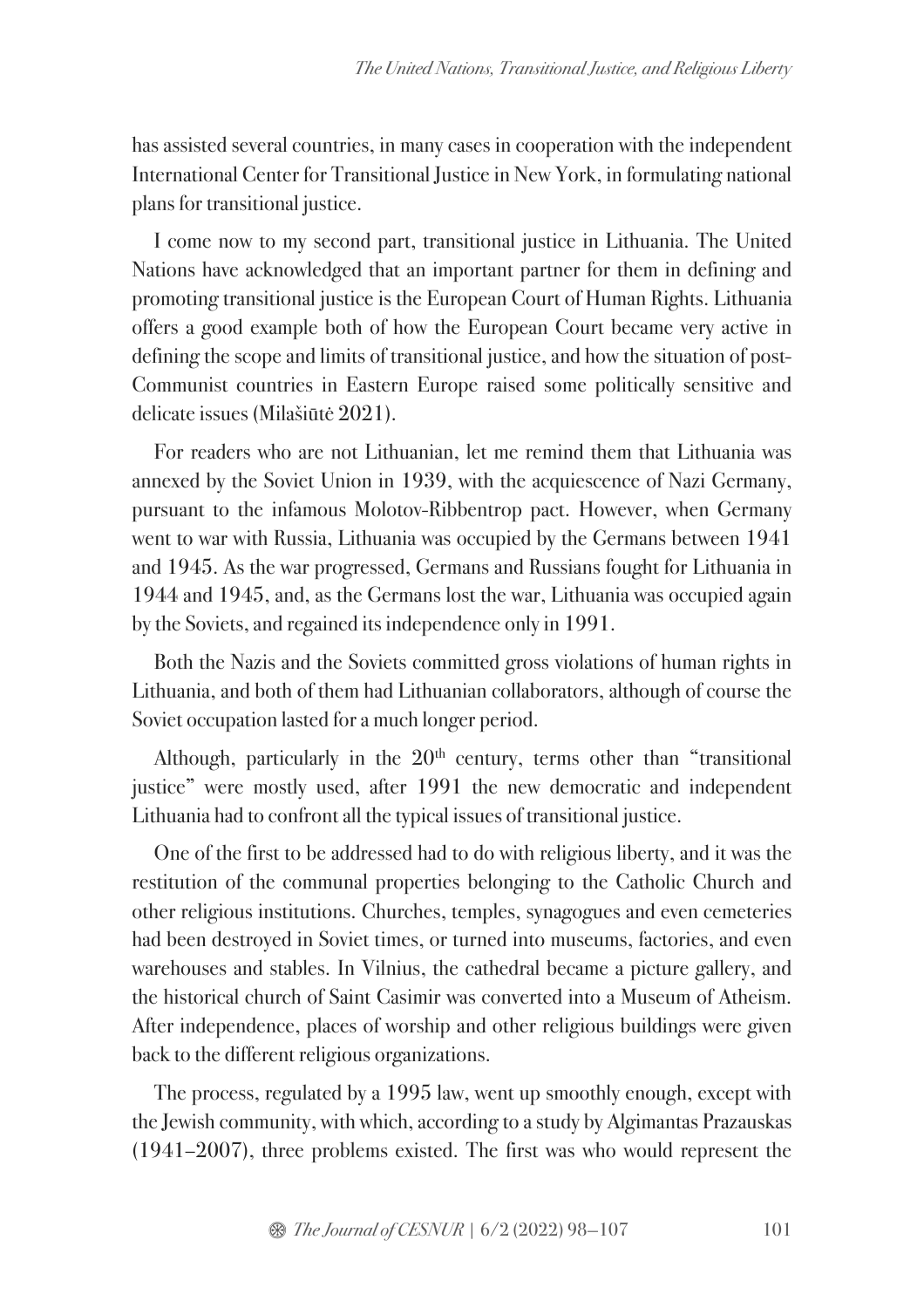Lithuanian Jews, most of whom had left Lithuania and lived in the United States or Israel, in negotiations with the Lithuanian government. In 2005, a Jewish Heritage of Lithuania Foundation was founded in the United States, under the aegis of the American Jewish Committee. The Committee's Director of International Jewish Affairs, Rabbi Andrew Baker, became a board member of the Foundation, and the main negotiator with Lithuania. In 2009, his position was reinforced when he was appointed as the Representative of the OSCE (Organization for Security and Cooperation with Europe) for combating anti-Semitism, a position he has maintained to this day. In 2006, the 1995 Lithuanian law was amended, and the Foundation was recognized as the sole body entitled to the restitution of Jewish religious properties in Lithuania. However, other Jewish organizations objected that this was unfair, because in their opinion the Foundation did not represent the interests of all Jews of Lithuanian origin, and perhaps not even of half of them.

A second point of contention was about the number of communal properties of the Jewish communities whose pre-World-War-II ownership could be documented. A third point concerned the direct intervention of the United States that, based on an agreement signed in 2002 on the reciprocal protection of cultural places of national concern, informed Lithuania in 2006 that some 100 synagogues and Jewish burial grounds there were of American interest because the descendants of these Jews lived in the U.S. The issue died down when Lithuania, in 2007, in turn formed a commission that listed more than 100 Lithuanian churches that had been demolished or were in a state of disrepair in the United States (Prazauskas 2007, 7–13).

The issue of Jewish properties and restitution remains politically sensitive in Lithuania, as proved by controversies concerning the Soviet Palace of Concerts and Sports in Vilnius, which is in a destitute state and was built by the Soviets in an area where an historical Jewish cemetery was once located. Lithuania planned to demolish the Soviet Palace and build there a conference center, while the Jewish community wanted it back to restore or rebuild the cemetery. It was becoming a heated issue when in August 2021 the Lithuanian government announced that plans to build a conference center had been shelved indefinitely due to how COVID-19 had changed the market for international conferences (Liphshiz 2021). After this paper was presented at the ISA RC-22 conference, Lithuanian Prime Minister Ingrida Šimonytė stated in January 2022 that the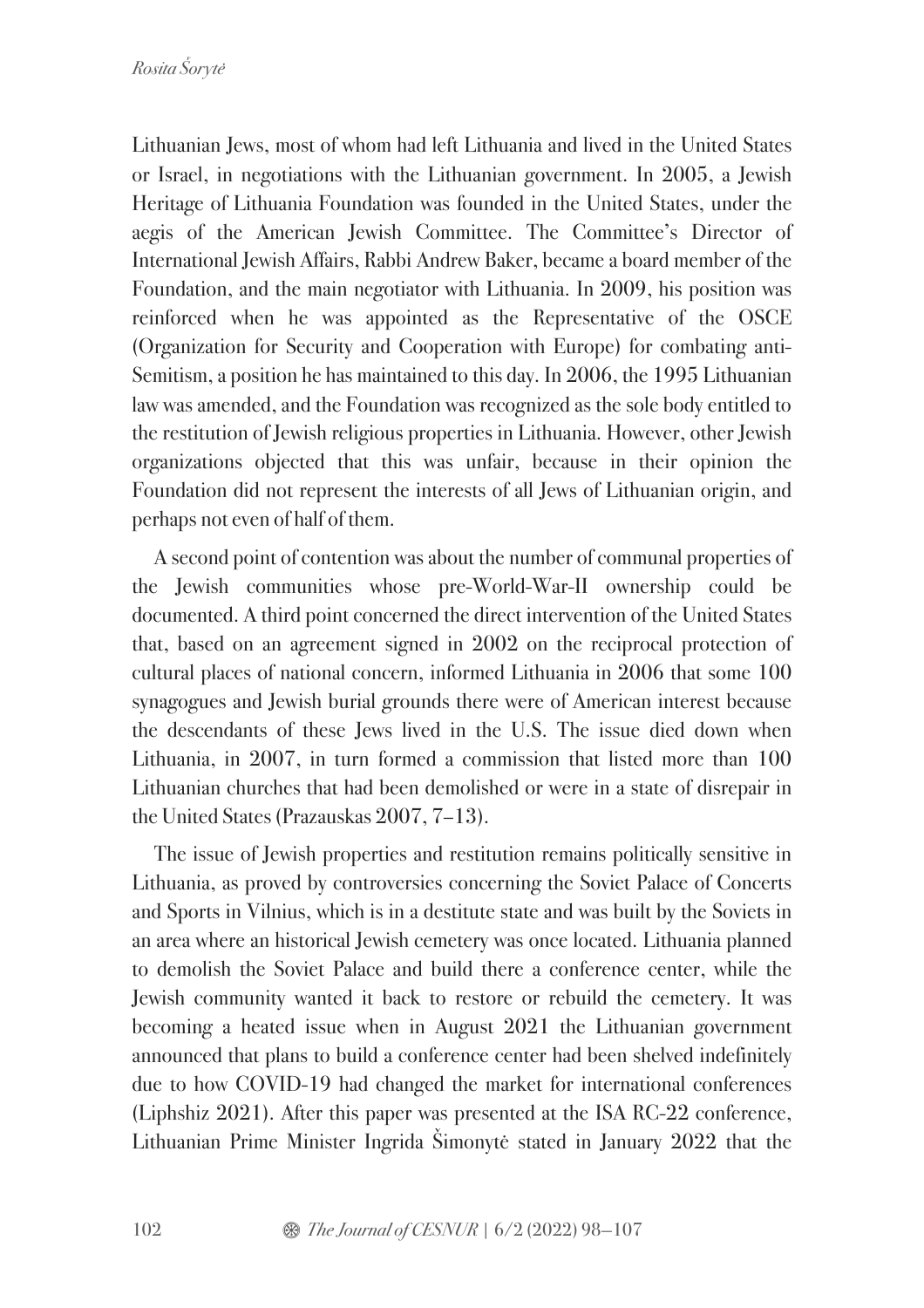government was considering restoring the Soviet Palace and converting it into a Jewish museum or memorial (BNS 2022).

Cases about religious properties did not reach the European Court of Human Rights; however, some cases concerning the broader issue of restituting private properties to the owners who had them confiscated by the Soviets or their descendants did. This was a more complicated issue than it may seem. After more than fifty years of war and occupation to whom exactly properties belonged was not always clear, and the process involved a good deal of administrative corruption. The law of 1990 governing the issue was amended several times, yet all versions maintained that only Lithuanian citizens should benefit of the restitution. In 2009, in the decision *Shub v. Lithuania*, the European Court of Human Rights decided that this did not create an illicit discrimination. The court explained that states that adopt a politics of restitution in furtherance of transitional justice have the right to implement it as they deem fit (European Court of Human Rights 2009).

Note, however, that in several cases the court, as recently as 2018, has sanctioned Lithuania for the excessive length of the restitution process. For instance, in the admittedly extreme case of *Beinarovi*č *and Others* the Court found that a case properly submitted in 1991 had still not been solved after more than 25 years (European Court of Human Rights 2018b).

Another delicate situation concerned the Lithuanian citizens who had invested their money with Soviet banks, particularly in the chaotic final period of the Soviet Union, and had lost it, because these banks went bankrupted or disappeared overnight. Russia refused to compensate investors in Soviet banks, and desperate Lithuanians who had lost all their savings turned to the Lithuanian government. The latter wanted to help, and decided to compensate the defrauded investors, but only within the limit of 6,000 litas (at that time, some \$2,300 dollars) each. The unhappy investors went repeatedly to the European Court of Human Rights, only to be told, from the *Jasinskij and Others* case of 1998 (European Court of Human Rights 1998) to the case of *Petkevi*č*i*ū*t*ė in 2018 (European Court of Human Rights 2018a) that Lithuania is not the successor of the Soviet Union and is under no obligation of repaying this money.

Perhaps more important for comparative purposes are cases involving the punishment of perpetrators of human right violations. As several other former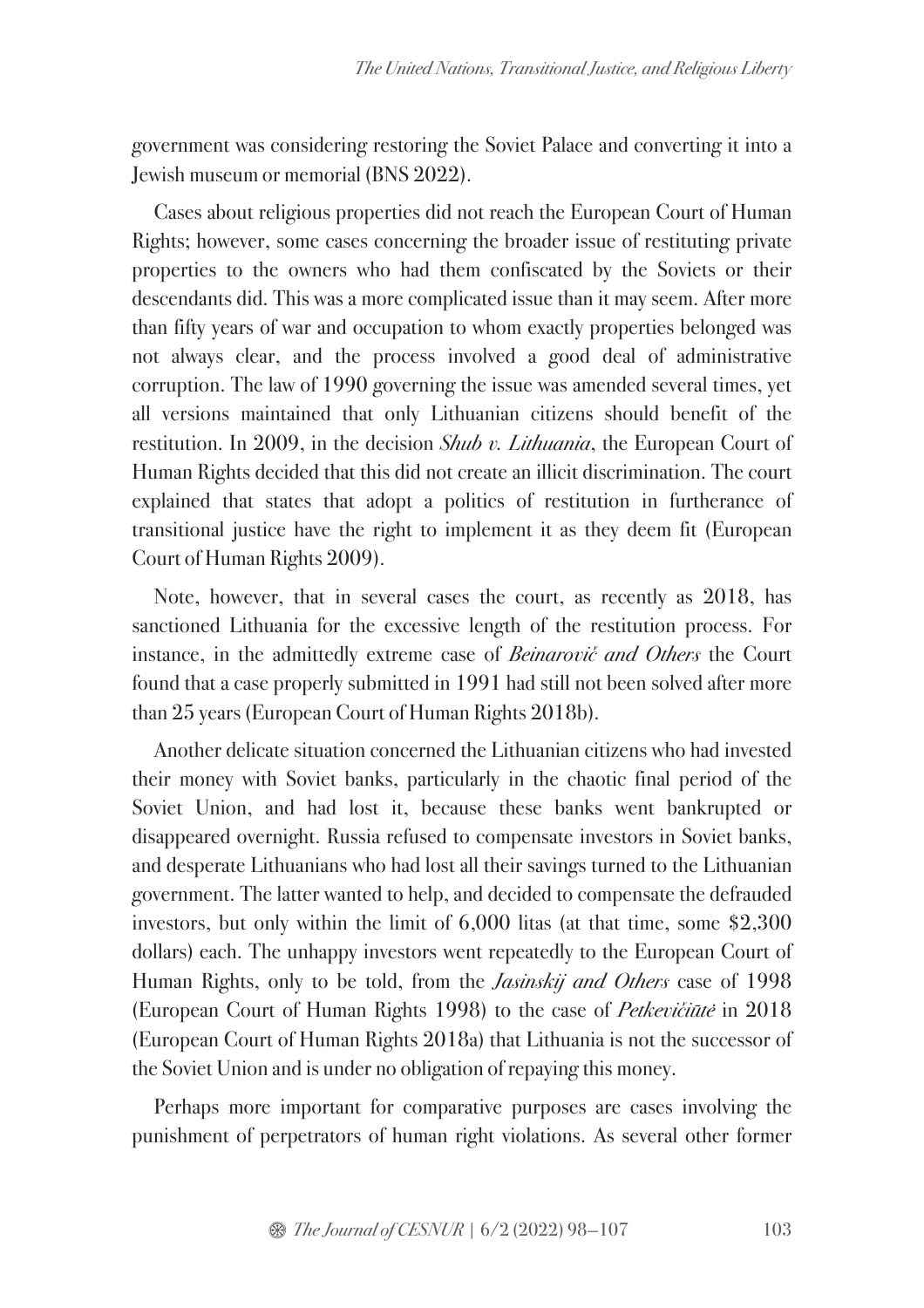Communist countries (Fijalkowski 2018), Lithuania enacted in 1999 a law on so-called *lustracija* (Люстрация), excluding people who had collaborated with the KGB and other Soviet agencies responsible for violations of human rights from certain jobs and from running for office in the elections. Several of those affected by the law took their cases to the European Court of Human Rights.

The Court's reaction was very interesting. It ruled that to protect the newly born democracy a law on *lustracija* was reasonable in general, for example in the cases of *Sidabras and D*ž*iautas* in 2004 (European Court of Human Rights 2004), and *Rainys and Gasparavi*č*ius* in 2005 (European Court of Human Rights 2005). However, it indicated two limitations. First, in the abovementioned cases it found against Lithuania that it cannot prevent the applicants from working in the private sector. In fact, in 2015, three of the 2004–2005 applicants obtained a new decision of the European Court against Lithuania, *Sidabras and Others*, complaining they were still harassed in their private activities (European Court of Human Rights 2015a). Second, the court warned that *lustracija* laws cannot be permanent, and should last for a reasonable time only after the transition to democracy, except in special cases of persons individually responsible of atrocities or having hold leadership position in organizations (such as the KGB) guilty of gross violations of human rights.

Other cases that went to the European Court dealt with crimes against human rights committed by Soviet collaborators. A high-profile case was *Kuolelis, Barto*š*evi*č*ius and Burokevi*č*ius v. Lithuania*, decided in 2008. It confirmed that Lithuania had the right to punish Lithuanian citizens who had supported Soviet troops in cracking down on freedom fighters during the Bloody Sunday of January 13, 1991. The applicants had claimed that they had just been loyal to the legitimate government of that time, i.e., the Soviet Union. In fact, the Court did not explore in depth issues of transitional justice, but simply stated that on January 13, 1991, the legitimate authority in the country was the Republic of Lithuania and no longer the Soviet Union (European Court of Human Rights 2008).

It is interesting to note the difference between two cases concerning the criminal prosecution in Lithuania of former Soviet officers who were part of the repression and killing of Lithuanian partisans in the 1950s. In the case of *Vasiliauskas*, in 2015, the court found against Lithuania, accusing it of trying to apply its own laws retroactively and prosecute former Soviet soldiers for their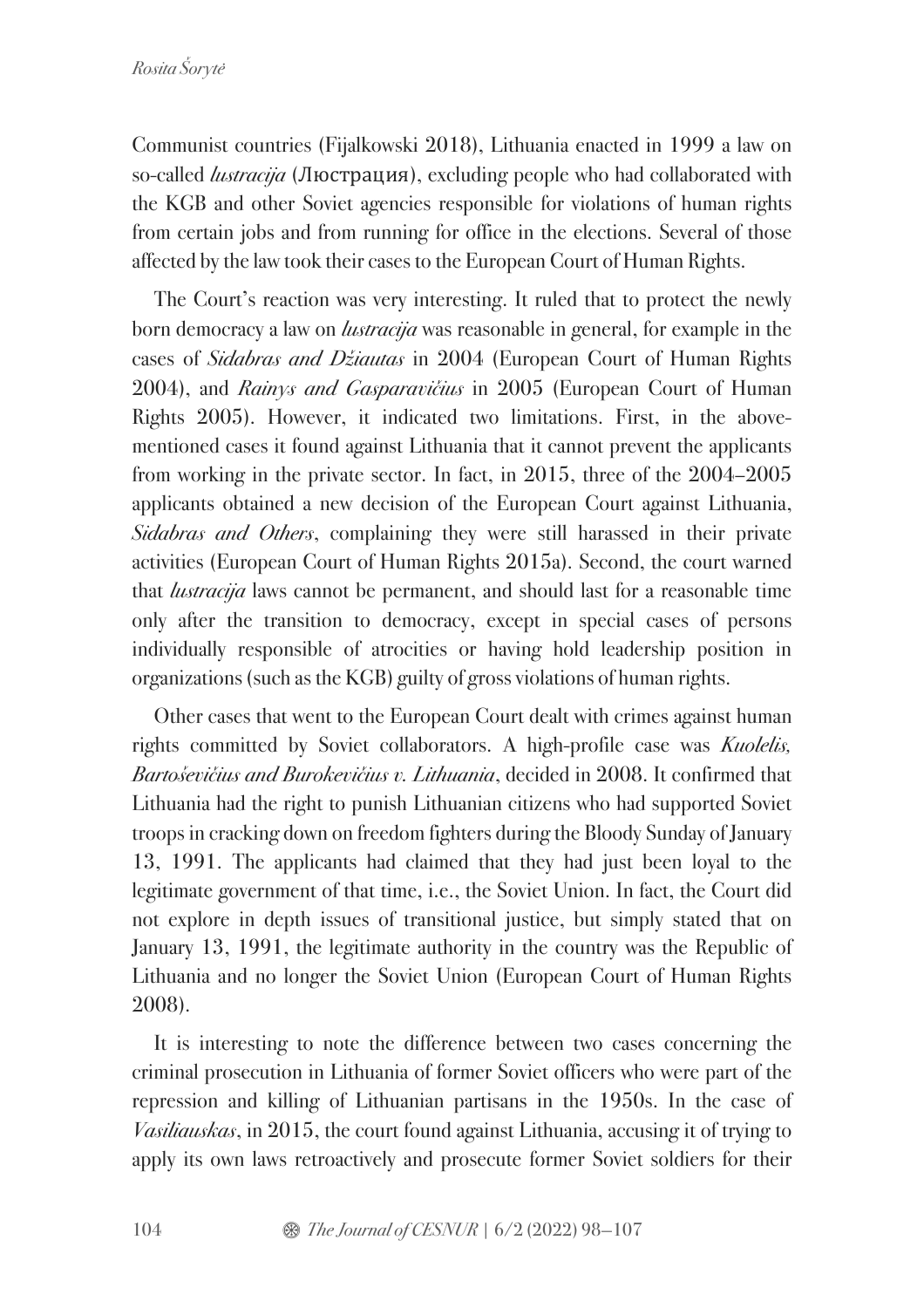"participation in a genocide" without clarifying to which definition of genocide it was referring to or investigating the individual responsibility of the defendants (European Court of Human Rights 2015b). In 2019, in the *Dr*ė*lingas* case, the European Court agreed that Lithuanian judges had taken the *Vasiliauskas* case into account, and were now rendering unobjectionable decisions that specified in which specific genocidal actions or war crimes the defendants had participated (European Court of Human Rights 2019).

While the *Dr*ė*lingas* decision has confirmed that it is part of transitional justice in Lithuania to prosecute former Soviet officers or collaborators and convict them when they are guilty of specific (as opposite to generic) offenses, I would not omit to mention a sensitive political issue. Lithuanian courts and governments have been accused by legal scholars and politicians, both at home and abroad, of having applied transitional justice selectively, by punishing those responsible of atrocities during the Soviet period and ignoring those who had collaborated with the Nazis, even celebrating them when, after having been Nazi collaborators, they had become anti-Soviet partisans (see Fijalkowski 2018).

As a legal issue, it is now largely moot as almost all Nazi collaborators have now died, although Germany in 2021 started trials against a 100-year-old former concentration camp guard (*BBC News* 2021) and a 96-year-old female camp secretary (*France 24* 2021). It remains however a political and cultural issue, and many believe Lithuania as a mature democracy should now sincerely confront all its past, recognize that there were Lithuanians, including some who later fought against the Soviets, who were co-responsible for Nazi atrocities, and stop celebrating those anti-Soviet partisans who had a dark Nazi past.

In conclusion, what does all this tell us about transitional justice in Taiwan? I believe there are valid lessons in the United Nations experience and the case of Lithuania that are relevant for Taiwan as well.

First, it should be acknowledged that violations of freedom of religion or belief are among the wrongdoings of past regimes in need of being rectified. This is obviously relevant for the Tai Ji Men case. It may seem that compared to torture and killings the discrimination of spiritual minorities are minor, but in fact spirituality is an important part of individual and collective identity and violations of spiritual liberty damage a country as a whole.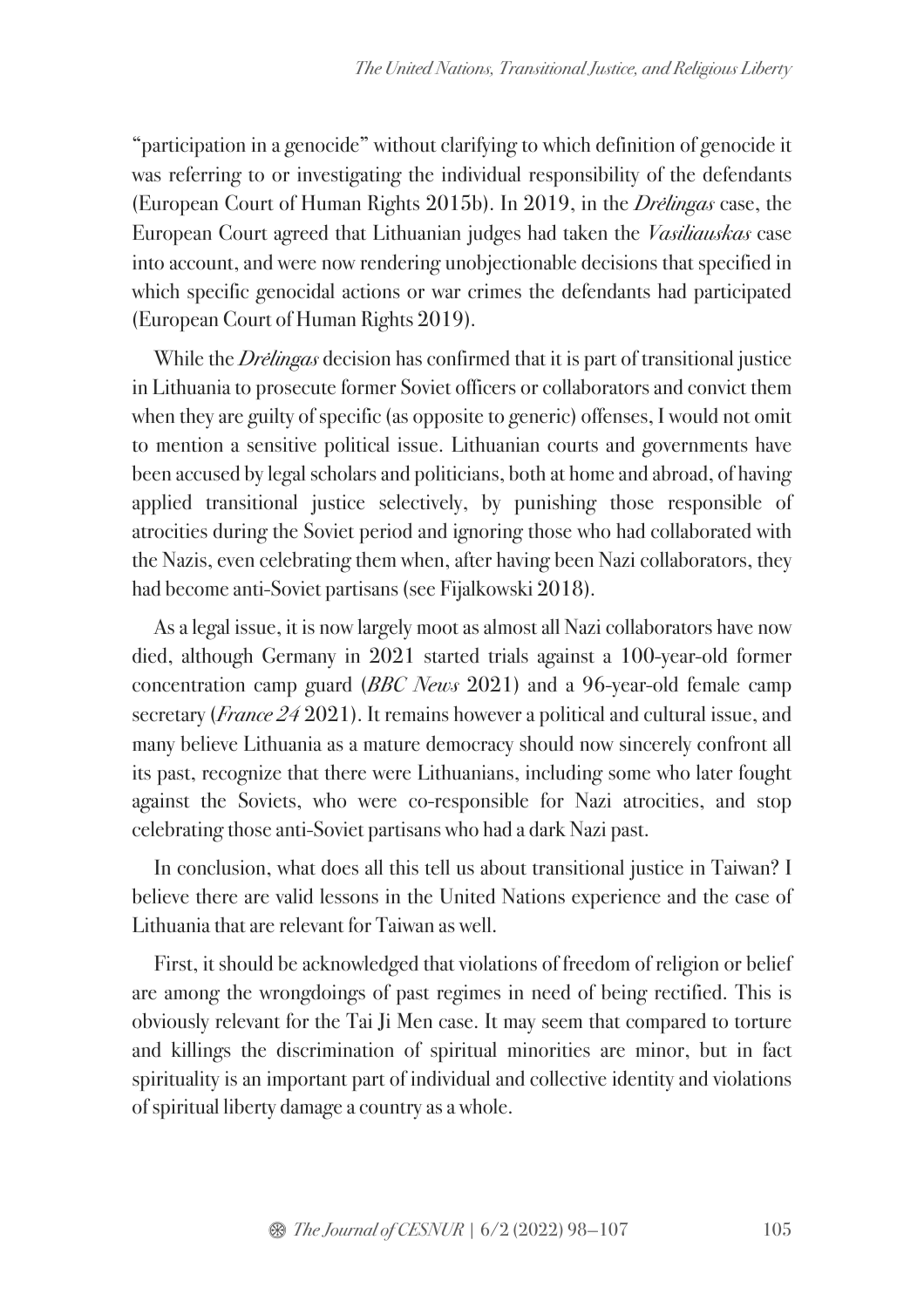Second, to preserve both justice and social stability, transitional justice should avoid the two extremes of vengeance and impunity. Punishment should be administered with restraint, although restitutions should be precise and generous. Ultimately, what many citizens in post-authoritarian societies such as Lithuania and Taiwan really want is not so much to see those who had been responsible of past injustices languish for long years in jail. What they want is a public recognition that injustices were perpetrated, an honest proclamation of the truth. In all cases where human beings were abused by authoritarian regimes, including the Tai Ji Men case in Taiwan, we should first and foremost ask for the truth.

As Jesus said, if you seek liberty, first "you shall know the truth, and the truth will make you free" (*John* 8:32). When Tai Ji Men protest in the street and ask for the truth, they are fighting for their liberty—and ours as well.

## **References**

- Annan, Kofi. 2004. "The Rule of Law and Transitional Justice in Conflict and Post-Conflict Societies: Report of the Secretary-General." August 23. Accessed February 15, 2022. https://bit.ly/3GVFide.
- *BBC News*. 2021. "Nazi Trial: 100-year-old SS Guard in Court in Germany." October 7. Accessed February 15, 2022. https://bbc.in/3rWjJF9.
- BNS. 2022. "PM: Vilnius Sports Palace Could Become Jewish History Museum and Memorial." *Delfi*, January 30. Accessed February 15, 2022. https://bit.ly/3gVeizK.
- Dykmann, Klaas. 2007. "Impunity and the Right to Truth in the Inter-American System of Human Rights." *Iberoamericana* 7(26):45–66.
- European Court of Human Rights. 1998. *Jasinskij and Others v. Lithuania.* September 9. Accessed February 15, 2022. https://bit.ly/3GYY7Mm.
- European Court of Human Rights. 2004. *Sidabras and D*ž*iautas v. Lithuania*. July 27. Accessed February 15, 2022. https://bit.ly/3uTeEiJ.
- European Court of Human Rights. 2005. *Rainys and Gasparavi*č*ius v. Lithuania.* April 7. Accessed February 15, 2022. https://bit.ly/36aY9UK.
- European Court of Human Rights. 2008. *Kuolelis, Barto*š*evi*č*ius and Burokevi*č*ius v. Lithuania*. February 19. Accessed February 15, 2022. https://bit.ly/3GQy3TO.